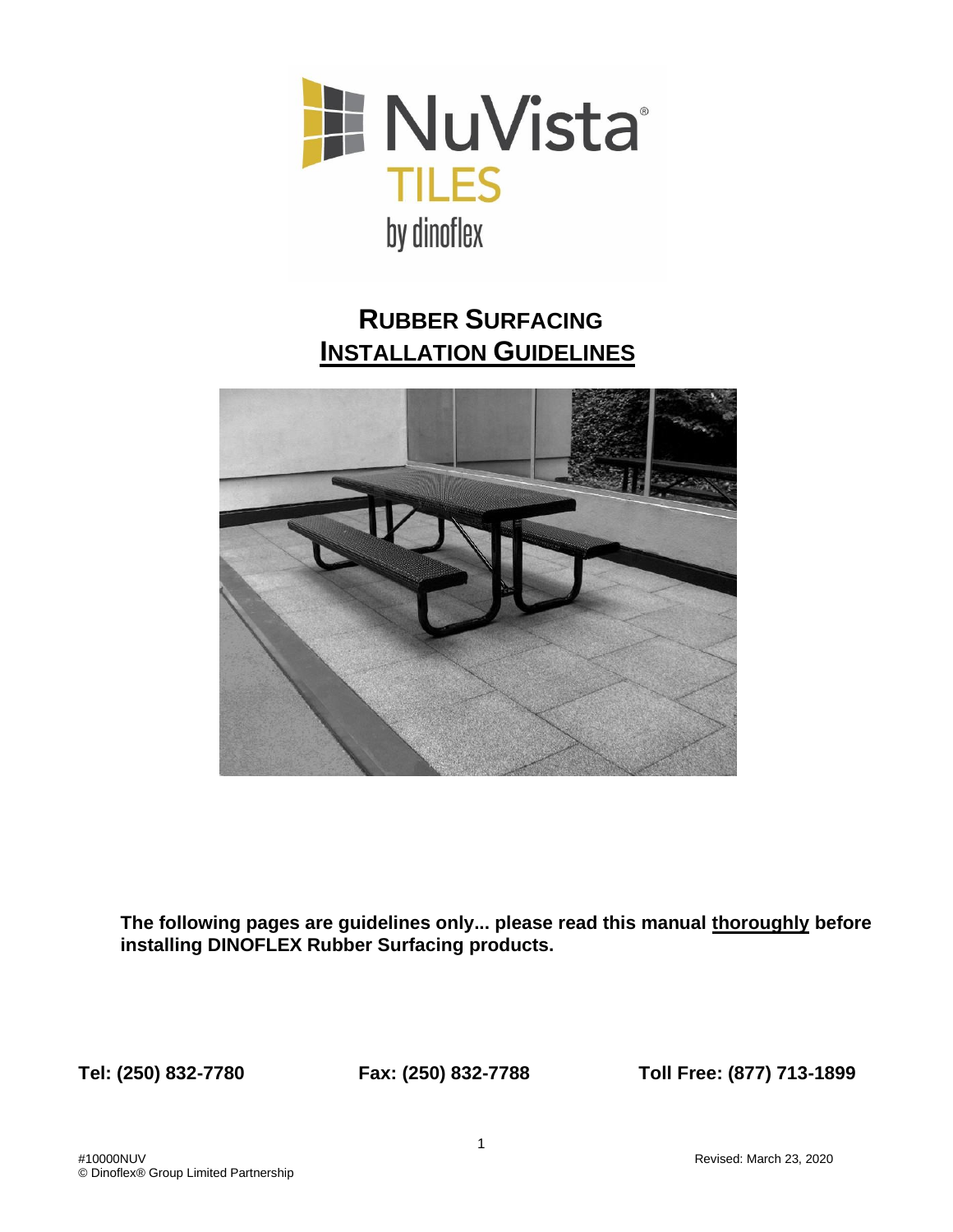# **TABLE OF CONTENTS**

| <b>SECTION</b>      |                                                                                                                                              | <b>PAGE</b>                          |
|---------------------|----------------------------------------------------------------------------------------------------------------------------------------------|--------------------------------------|
| <b>PRODUCT</b>      |                                                                                                                                              |                                      |
| $\mathbf{I}$        | <b>MATERIAL STORAGE &amp; HANDLING</b>                                                                                                       | $3 - 4$                              |
| $\mathbf{I}$        | <b>TOOLS &amp; ACCESSORIES</b>                                                                                                               | $4 - 5$                              |
| <b>INSTALLATION</b> |                                                                                                                                              |                                      |
| $\mathbf{H}$        | <b>BEFORE STARTING INSTALLATION</b>                                                                                                          | $5-6$                                |
| <b>IV</b>           | <b>PREPARATION OF SUB-SURFACE</b>                                                                                                            | $6 - 7$                              |
| $\mathbf v$         | <b>INSTALLATION OF RUBBER TILES</b><br>• LAYOUT<br><b>INTERLOCKING METHOD</b><br>• GLUE DOWN METHOD<br><b>INSTALLING ON LANDSCAPE FABRIC</b> | $\overline{7}$<br>$8 - 9$<br>9<br>10 |
| <b>VI</b>           | <b>MEASURING &amp; CUTTING</b>                                                                                                               | 10                                   |
| VII                 | <b>ADHESIVE</b>                                                                                                                              | $10 - 11$                            |
| VIII                | <b>FINISHING KITS - FILLING IN CUTS</b>                                                                                                      | $11 - 12$                            |
| <b>MAINTENANCE</b>  |                                                                                                                                              |                                      |
| IX                  | <b>GENERAL CLEANING</b>                                                                                                                      | 12                                   |
| <b>GENERAL</b>      |                                                                                                                                              |                                      |
| X                   | <b>WEIGHTS &amp; MEASURES</b>                                                                                                                | 13                                   |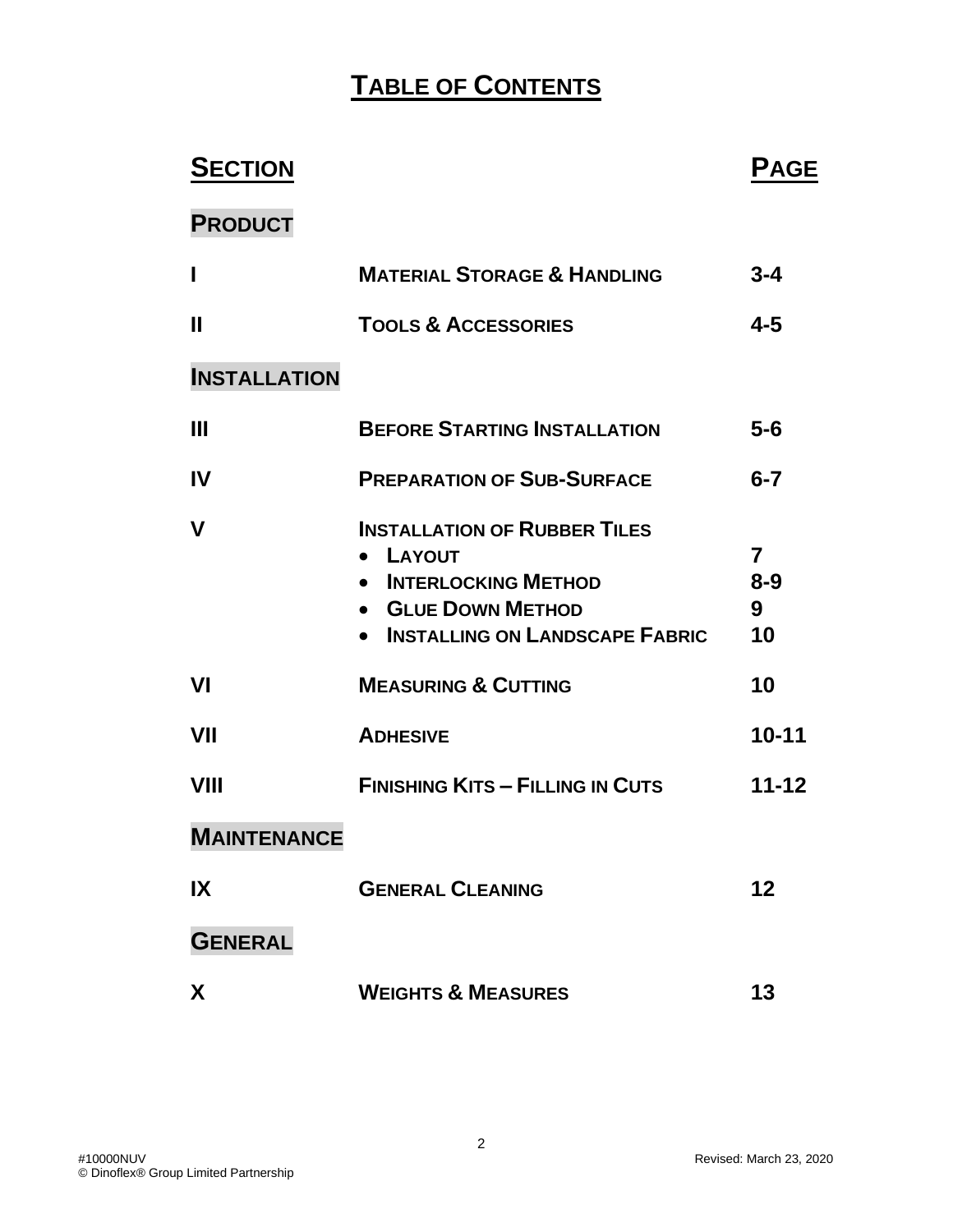# **SECTION I MATERIAL STORAGE & HANDLING**

#### **General packaging information**

All Dinoflex products are packaged on wooden pallets, covered with a plastic hood, and secured by steel strapping.

#### **On receipt of merchandise:**

**A)** The product in front of you has gone through several quality assurance checks. However, it is recommended that you double-check that your order is correct, that no damage occurred during transport, and for any other possible shortcomings. For your own protection, ensure that defective product is identified prior to the start of the installation. Please note that Dinoflex is not responsible for any installation costs that occur as a result of defective product being installed.

**B)** If adhesives were exposed to freezing temperatures, place indoors and bring to room temperature between 65°F (18°C) and 72°F (23°C) before using. Read Technical Data Sheets and MSDS Sheets for adhesive. Check adhesive cans for damage that may have occurred during transit.

**Dinoflex DinoGrip adhesive has a 12 month shelf life. If shipment has been stored for an extended time, see Batch label on can and refer to decoding instructions included with data sheet to confirm adhesive has not exceeded its shelf life. Dinoflex is not responsible for expired adhesive used at the time of installation.**

#### **C) Storage**

Store tiles in a dry and clean area. Temperature and humidity changes will cause the rubber to expand or contract. During storage, rubber tiles must be kept dry and adhesive must be stored above 50°F (10°C) in a dry heated space.

At least 48 hours before starting the installation lay out all tiles on the sub-surface, in piles of two or less, to allow them to acclimate. A tile laid down in the morning hours at 32°F (0°C) would be a different size than a tile laid at 68°F (20°C) later in the day. All HVAC systems should be fully operational 24 hours before the acclimation process begins. Acclimation should only begin once the sub-surface has reached a temperature between 65°F (18°C) and 72°F (23°C). Acclimation is complete when the products have reached a consistent dimension after a 24 hour period (Dimensions:  $38" \times 38" = 10.02$  ft<sup>2</sup> with a thickness tolerance of  $\pm 0.5$  mm); if the material is installed in any other condition than specified Dinoflex is not responsible. Installation should only occur when the sub-surface temperature is between 65°F (18°C) and 72°F (23°C). Short term storage should be considered as two weeks or less.

#### **E) Installation after prolonged storage**

Before placing any Dinoflex product in prolonged storage remove the pallet banding, leaving the other packaging on until acclimation begins. During prolonged storage, the tiles in the lower portion of the stack will compress to a greater degree than those in the upper portion. This will show as thickness variations in the products taken from the top of the pallet as compared to those on the bottom. Product dimensions (length and width) may also be affected. A longer acclimation time will be required for product that has had a longer storage time. Exactly how long is very difficult to predict and may take up to 72 hours. All HVAC systems should be fully operational 24 hours before the acclimation process begins. The product should be taken off the pallet and distributed throughout the installation area in small piles consisting of two or less tiles.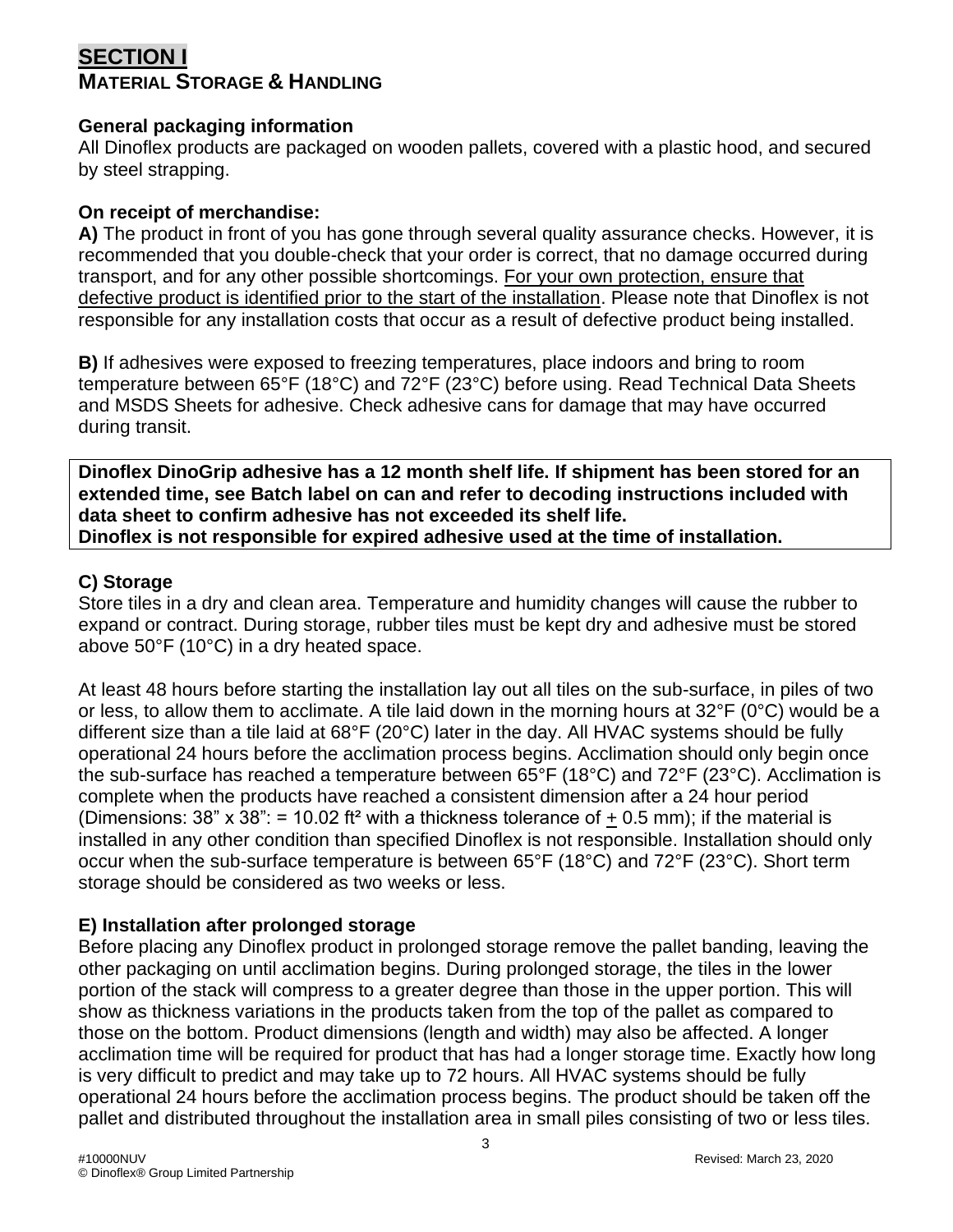Acclimation should only begin once the subfloor has reached a temperature between 65°F (18°C) and 72°F (23°C). Acclimation is complete when the products have reached a consistent dimension after a 24 hour period (Dimensions: 38" x 38": = 10.02 ft² with a thickness tolerance of + 0.5 mm). Installation should only occur when subfloor temperature is between 65°F (18°C) and 72°F (23°C).

**Do not install** the tiles if they are not square and the appropriate thickness has not been reached.

Long term storage should be considered as two weeks or longer.

#### **Keep tiles clear of tools and construction materials during acclimation to prevent uneven discoloration.**

**F)** It is important to keep a clean working surface at all times. Protect tiles from dust and dirt.

**G)** Keep DINOFLEX rubber surfacing dry prior to installation. Moisture will cause adhesion problems.

**H)** Petroleum distillates (e.g. solvents) as well as liquid animal fats may cause the surface bonding to fail. Test results for other harmful chemicals and compounds are available on request.

# **SECTION II**

### **TOOLS & ACCESSORIES**

#### **A) Tools and safety equipment required:**

- Dinoflex Installation Guidelines
- Safety glasses
- Heavy duty utility knife Suggested product: CH Hanson Speed Rocker SS, 3 position, fixed blade knife (www.chhanson.com)
- Band saw, jigsaw or reciprocating saw (Suggested blade size approx. 12-14 teeth/inch or rubber cutting blade)
- **Mallet**
- Measuring tape
- Transit level and Straight edge
- Caulking gun
- Chalk snap-line
- Heavy duty white chalk sharpened to wedge for marking cuts
- Trowel
	- o For fine finish concrete surface 1/8" (3.2mm) V-notch
	- o For rough finish concrete
		- 1/8" (3.2mm) Square-notch
	- o Disposable plastic spatula for spot gluing
- Carpenter's square
- Perimeter border if required (e.g. 2"x4" treated lumber)
- GeoTextile Landscape Fabric if required (woven type only)
- Duct tape for landscape fabric only

## **B) Interlocking tubes**

The interlocking tubes are made from black polyethylene. Each tile requires four (4) interlocking tubes. **Interlocking Tube** 

4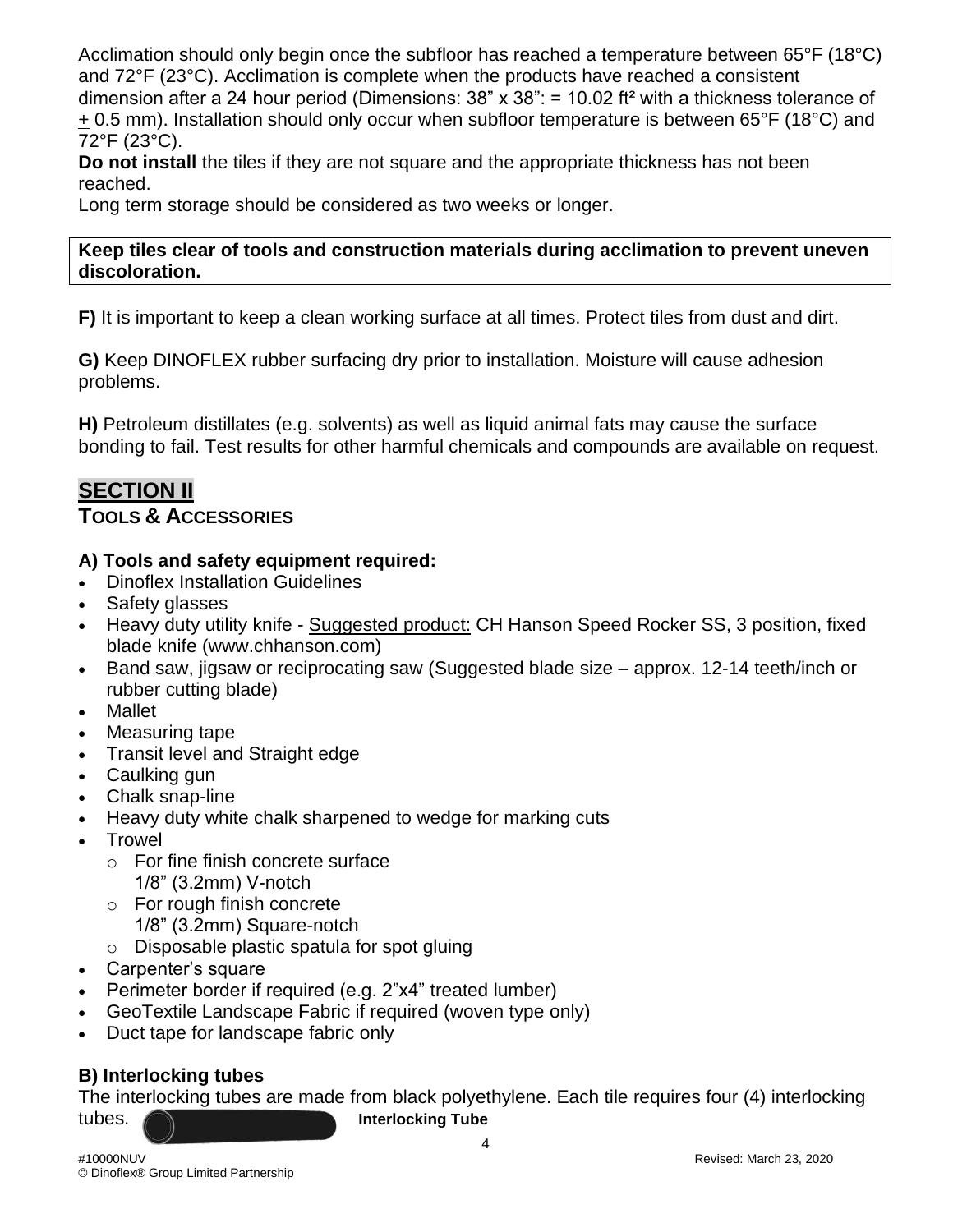## **C) Half tiles**

Half Tiles were designed so that full tiles can be installed in a staggered layout. Tiles may also be cut on site.

### **D) Adhesive**

Dinoflex recommended adhesive:

#### **Dinoflex DinoGrip Adhesive (V.O.C. compliant)**

- One component polyurethane adhesive
- $\bullet$  4 US gallons: 55 lbs (25 kg)
- Approximate coverage: 320 sq. ft. (29.7 m²) per pail

#### **Chemrex Urethane 948 (V.O.C. compliant)**

- One component polyurethane adhesive
- 858 ml gun grade: (29 oz tube)
- Approximate coverage:
	- $1/8$ " (3mm) bead = 260 lineal feet
	- $-5/16$ " (8mm) bead = 30 lineal feet

It is not uncommon for a moisture cured urethane product to develop a slight skin on the top surface of the product. The slight skinning can be the result of product getting older, or in the case of newer product, perhaps a poor seal in the lid. Regardless, the product is still good; simply trim the skin and discard. In the case of older product, a thicker skin may have developed, and the viscosity of the overall product may have thickened; making the application a bit more difficult, in most cases it will still perform.

**Note: Dinoflex DinoGrip has a 12 month shelf life. See Batch label on can and refer to decoding instructions included with data sheet. Dinoflex is not responsible for expired adhesive used at the time of installation.**

#### **E) Finishing kits**

The Finishing Kit consists of 4kg rubber granules and 800g polyurethane binder. It is convenient to have on site at the end of the project to make installations look professional and clean. Use the finishing kit to fill in cuts around posts or other obstacles at the end of a project to give a clean finished look.



# **SECTION III**

**BEFORE STARTING THE INSTALLATION** *The sub-surface must be smooth, clean, and dry.*

**A)** During storage, rubber tiles must be kept dry and adhesive must be stored above 50°F (10°C) in a dry, heated space.

**B)** Check the ambient temperature:

- Temperature range for adhesive use: between 50°F (10°C) and 104°F (40°C).
- If indoors, in-floor radiant heat should be shut off.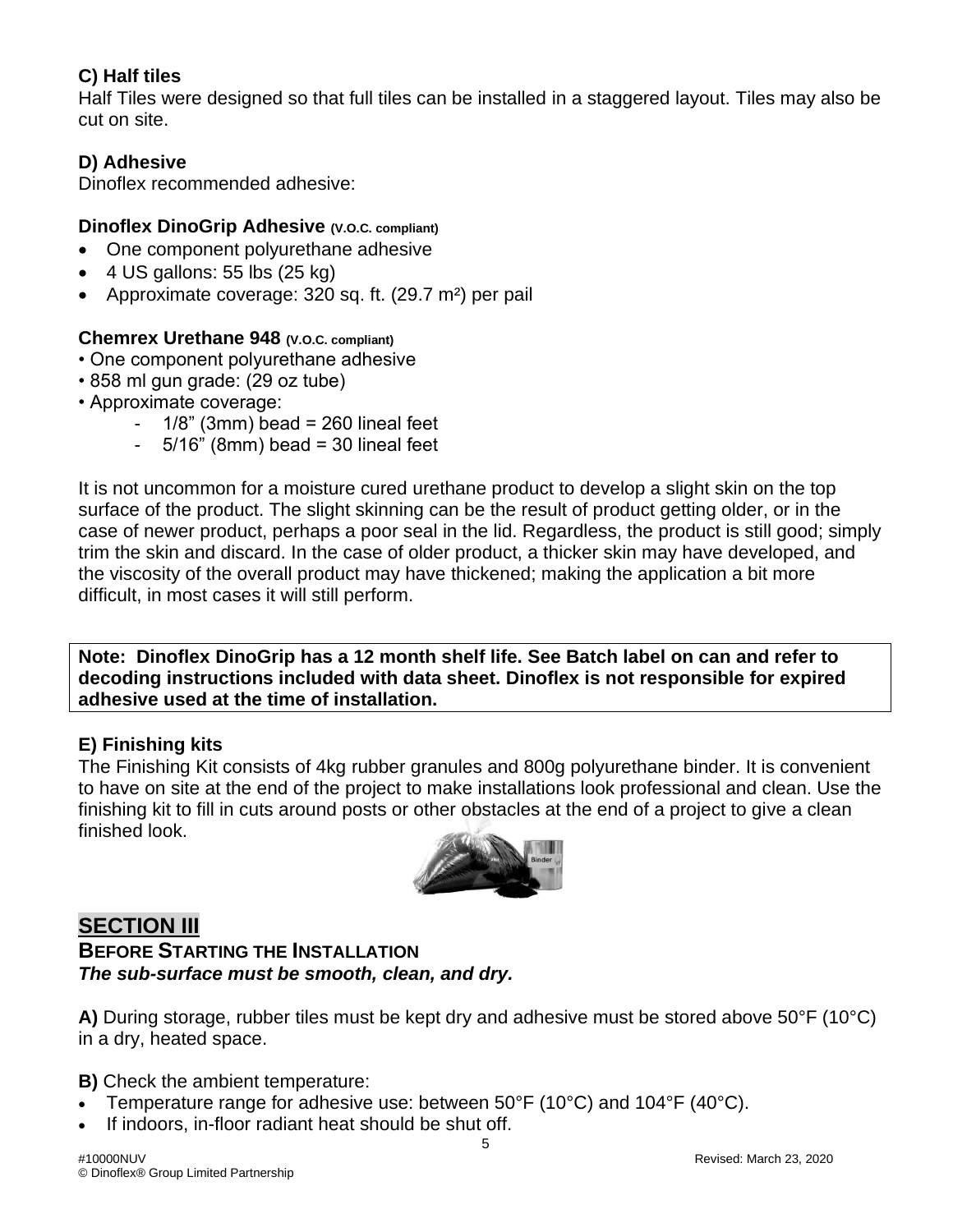• In all situations, working at the extreme ends of the temperature range will affect curing times, viscosity and pot life of adhesive, possibly resulting in adhesion problems. **For detailed information and product use, refer to Dinoflex DinoGrip Product Data Sheet, included with adhesive.**

**C) Refer to Section I, D regarding acclimation.** Tiles may contract during cooler evenings. For installations taking longer than one day, tightening up of gaps that may have occurred overnight should be done prior to resuming installation. Kick or tap tiles with mallet towards starting position to ensure gaps are removed.

Also note that if large areas are to be installed that will receive direct sunlight, care must be taken to ensure that proper gaps at perimeter are allowed for expansion. It is NOT recommended that tiles be installed if ambient temperature is above 90°F (32°C), as this will result in gaps as the tiles cool.

# **SECTION IV PREPARATION OF THE SUB-SURFACE**

Dinoflex **NUVISTA** Tiles may be installed over a solid sub-surface such as concrete or asphalt, or over a compacted granular sub-base. In all cases, proper drainage must be provided due to the porous nature of the tiles. This can be achieved by either a well-defined gradient of the surface or well-placed drainage pipe in lower spots.

#### **A) Concrete sub-surfaces**

New concrete sub-floors must be thoroughly cured and free from hydrostatic pressure before rubber tiles are installed (a minimum of 28 days after pour). Consult adhesive specifications for allowable moisture tolerance.

If existing concrete is too rough, it can be leveled by sanding or applying a cement based leveling compound (patch), allowing a curing time as recommended by the patch manufacturer. Follow manufacturer's installation guidelines. A pre-manufactured sheet drainage product, such as Enkadrain® by Colbond, can be used as an alternate method of leveling rough or uneven concrete.

## **B) Asphalt sub-surfaces**

This type of surface must be level and free of grease, oil, and other contaminants. Surface should be pressure washed to remove all loose materials and be thoroughly dry before commencing the installation. New asphalt must be cured for a minimum of 14 days. To ensure good adhesion and minimize expansion issues, install a woven Geotextile slip sheet over the asphalt surface.

## **C) Compacted granular surface**

Compacted granular surfaces are defined as dirt or gravel base. Excavate the area to the depth of the thickness plus a minimum of 4". Level and compact the area with a medium to coarse crushed gravel (3/4" minus gravel range). Moisten and compact with a flat plate vibratory compactor to 95% proctor.

Depending on the irregularity of the resulting surface, use up to  $\frac{1}{4}$  granular fines to make a smoother surface. A small amount of concrete may have to be added to the fines. Moisten and compact again.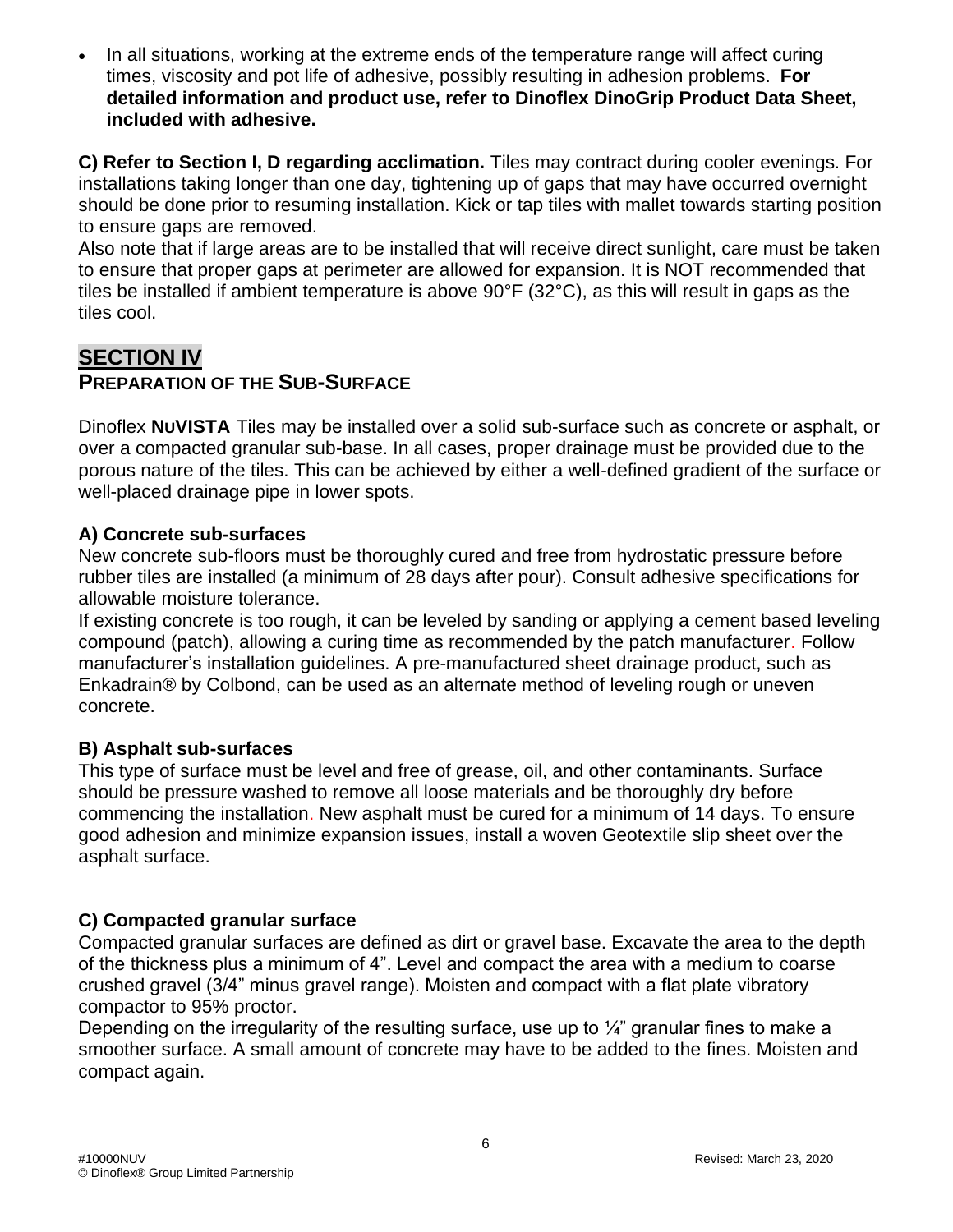Apply landscape fabric over top of compacted, level sub-surface. Adhere to perimeter containment.

Please be aware that even after proper compacting, over time this type of installation may be susceptible to ground settling.

#### **Heaving or settling of soft ground sub-surface as a result of freeze/thaw is the sole responsibility of the installer and/or owner.**

#### **D) Rooftop applications over roofing membrane**

Dinoflex tiles are compatible with most

EPDM roofing membranes and do not require the installation of a protective intermediate cover in most cases. Please check with your membrane manufacturer for compatibility and warranty confirmation. If necessary, a woven geo-textile slip sheet may be placed between membrane and tiles. (Secure to perimeter borders, being careful not to damage membrane) **Some PVC membranes may not be compatible for use with rubber tiles.**

#### *Clear membrane of all loose dirt and debris.*

The tiles can be loose-laid and interlocked over the membrane which offers optimum membrane protection without limiting accessibility to the membrane. The interlocking tiles can be removed to access the roof surface for maintenance and repair.

To provide extra drainage when required, site engineer may recommend the addition of a drainage layer. Products such as, or similar to, Enkadrain® by Colbond are suggested [\(www.colbond-usa.com\)](http://www.colbond-usa.com/)

**For all rooftop applications**, check with an accredited structural engineer to ensure the rubber tiles meet(s) your **roof load and wind lift requirements** for this project. (Refer to the Weights & Measures chart at the back of these Guidelines).

#### **A QUALIFIED INSTALLER OR ROOFING CONTRACTOR IS RECOMMENDED FOR ROOFTOP INSTALLATIONS.**

# **SECTION V**

### **INSTALLATION OF RUBBER TILES** *Sub-surface must be flat and clean. Rough spots will prevent tiles from laying flat.*

## **LAYOUT**

It may be to your advantage to insert four (4) interlocking pegs into each tile prior to removing from the pallet. Be sure to leave enough tiles without pegs to do your first row of tiles.

Dinoflex tiles may have minor color variation from tile to tile. This is a normal trait of products manufactured from recycled rubber. This color variation in no way affects the quality of the tile and can be minimized by placing these tiles in less visible areas.

Make sure the sub-surface is properly prepared. Determine the area for best layout. For irregular site configurations, a good starting point is often the center. Other installations are best started in the corner along a straight edge.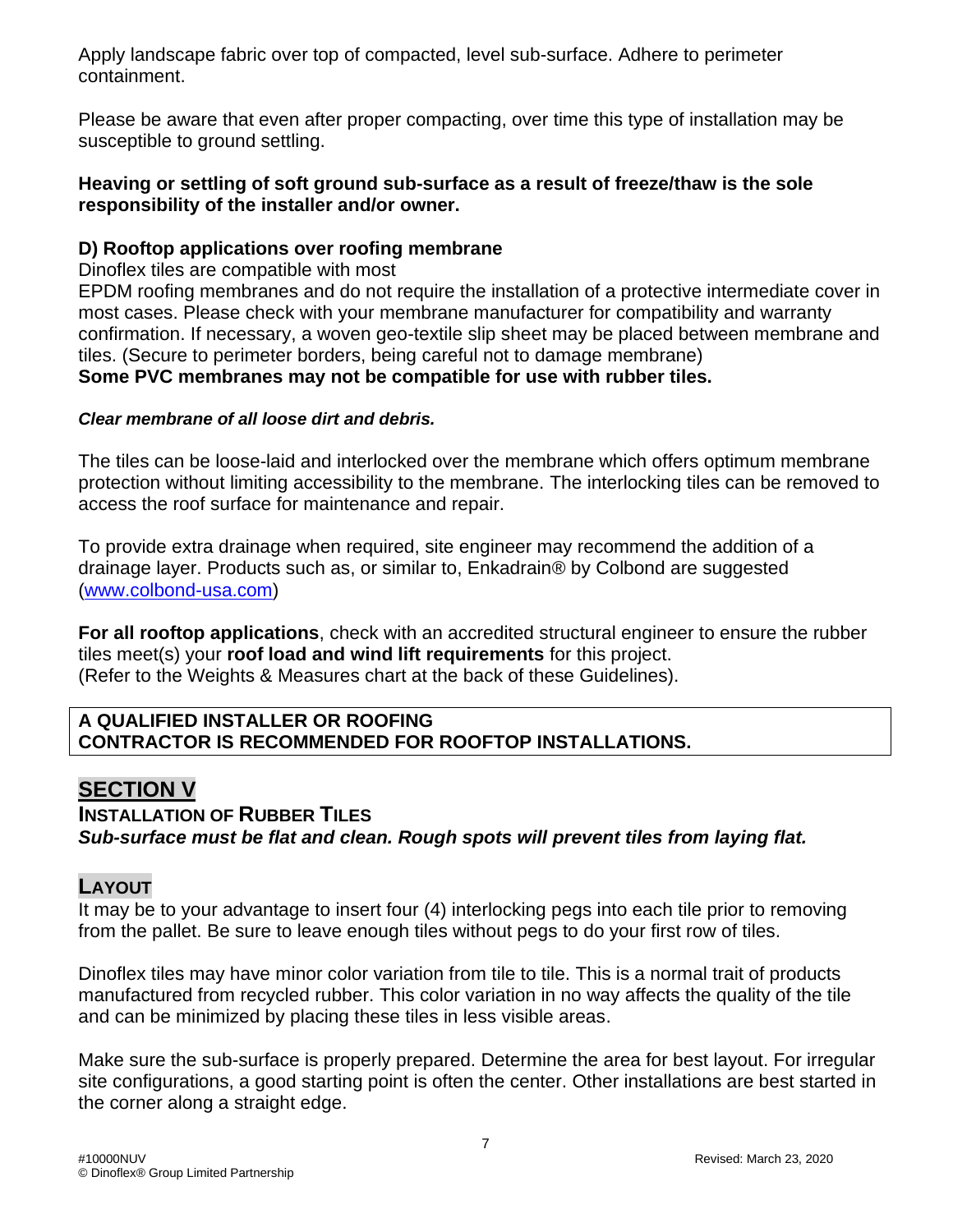### **INTERLOCKING METHOD (No adhesive required)**

### **A) Installing Along Straight Edge**

Place the first tile at your designated starting point, either against a wall or existing border. Align first row of tiles along a straight edge. Make sure that all interlocking holes are facing toward unfinished area. (Do not put any pegs in first row of tiles.)

Start second row with a "half tile", which is simply a full tile cut in half. As you are installing each tile, tilt slightly to ease pegs into existing tile. Tap with mallet to ensure tight fit. Continue installation in a staggered method. Repeat first and second row until installation is completed.

If installing a new perimeter edge border, it is best if you only install two edges (i.e. L shape). This will reduce movement of the tiles while inserting the interlocking tubes. After tiles are laid, install the last two remaining perimeter borders, making sure they are as tight as possible against the tiles. A mallet is helpful in this process.

#### **The unique interlocking system allows the tiles to be securely fastened to one another.**



**The correct installation of Dinoflex Rubber Tiles is a staggered pattern to ensure proper alignment, a tighter fit, and reduction of vandalism.**

#### **B) Installing Irregular Site Configurations**

As reference for installation, measure the designated area and snap chalk lines both length & width at the center of the installation area. These reference lines will serve as a guide for laying the first row of tiles.

Place the first tile at a 90° right angle aligned with the perpendicular center of the chalk lines. Align first row of tiles along this chalk line making sure the interlocking holes are facing toward unfinished areas. Secure this first row of tiles by either spot gluing to sub-surface or creating a temporary border along one edge to hold the tiles in place.

Start second row at center of chalk line lining up with middle of tile above (see diagram below). Continue installation in a staggered method.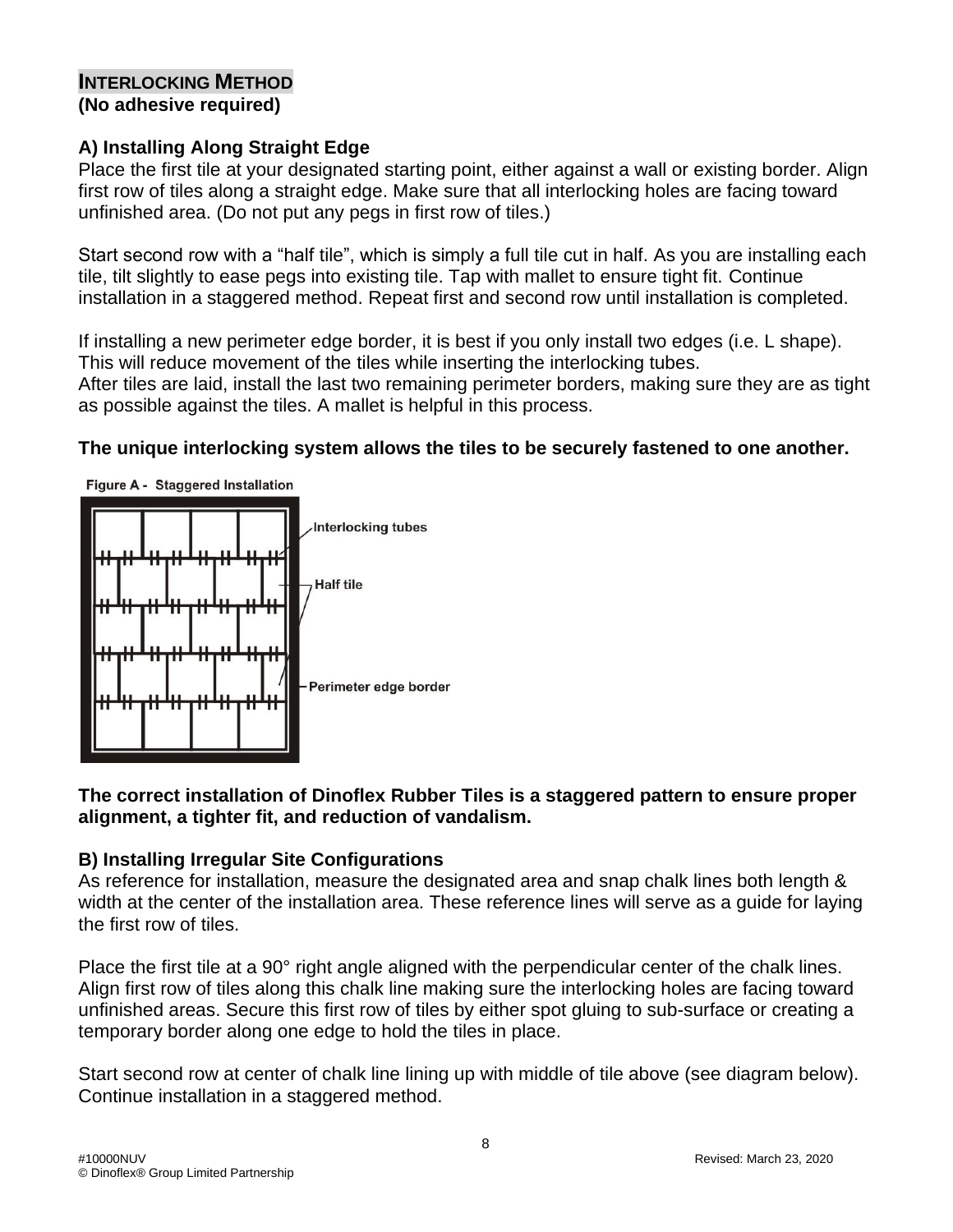**Figure B** 



Refer to Section VI – Measuring & Cutting for cutting irregular shapes.

#### **GLUE DOWN METHOD**

#### **A) Installing Along Straight Edge**

Glue the first row of tiles along straight edge. Start second row with a "half tile", which is simply a full tile cut in half. Continue installation in a staggered method.

Repeat first and second row until installation is completed.

#### **Important: Interlocking tubes should still be used with glue down installation for correct alignment of tiles.**

If installing a new perimeter edge border, it is best if you only install two edges (i.e. L shape). See diagram below.

This will reduce movement of the tiles while installing. After tiles are laid, install the last two remaining perimeter borders, making sure they are as tight as possible against the tiles. A mallet is helpful in this process.

Figure C - Installing within new border



Perimeter edge border

#### **The correct installation of Dinoflex Rubber Tiles is a staggered pattern to ensure proper alignment, a tighter fit, and reduction of vandalism.**

## **B) Installing Irregular Site Configurations**

As reference for installation, measure the designated area and snap chalk lines both length & width at the center of the installation area. These reference lines will serve as a guide for laying the first row of tiles.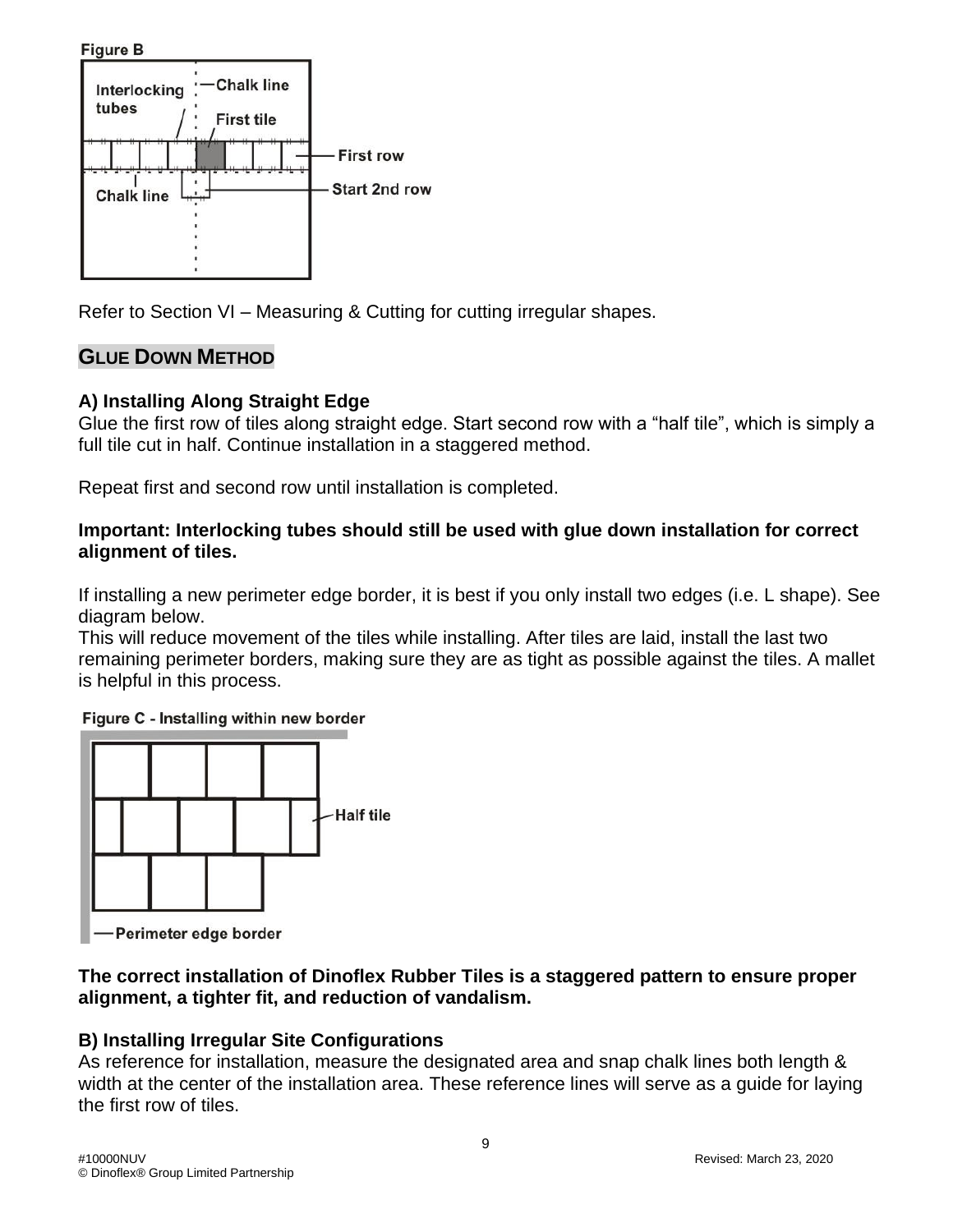Place the first tile at a 90º right angle aligned with the perpendicular center of the chalk lines. Align first row of tiles along this chalk line and adhere to sub-surface.

Start second row at center of chalk line lining up with middle of tile above (see diagram below). Continue installation in a staggered method.

**Figure D** 



## **INSTALLING ON LANDSCAPE FABRIC OVER COMPACTED GRANULAR BASE**

Ensure the ground sub-surface is level and compacted. Install landscape fabric over top of compacted level sub-surface. Provide a minimum of 12" overlap at all joints. Secure overlap with duct tape or equivalent.

Secure landscape fabric to the perimeter border with adhesive, rust proof nails or staples.

# **SECTION VI MEASURING & CUTTING**

Lay tile on a flat surface, hold the metal straight edge on the cut line, and cut with sharp utility knife, see **Section II "Tools & Accessories**". Keep scoring the cut until separated. Change or snap off blades frequently to ensure clean cuts. For odd angles, circular patterns, and to cut around posts, a cardboard template is suggested. If a large amount of cutting is required, installers may consider using a jigsaw or reciprocating saw. If so, suggested blade is 12-14 teeth per inch, or a rubber cutting blade. Depending on thickness and length of cut, inserting a small wedge into start of cut will help to minimize any binding on the blade.

Make sure that you measure carefully so that the tile will fit properly and does not leave gaps, resulting in the installation being out of alignment.

# **SECTION VII**

### **ADHESIVE**

#### **A) General**

- Please read Dinoflex DinoGrip Product Data Sheet thoroughly before starting with the installation.
- Moisture is the single greatest cause of bonding failure.
- Higher temperatures and humidity cause the adhesive to cure faster.
- Use safety glasses, rubber boots, and rubber gloves when applying adhesive.
- For first aid and safety instructions refer to Dinoflex DinoGrip Product Data Sheet.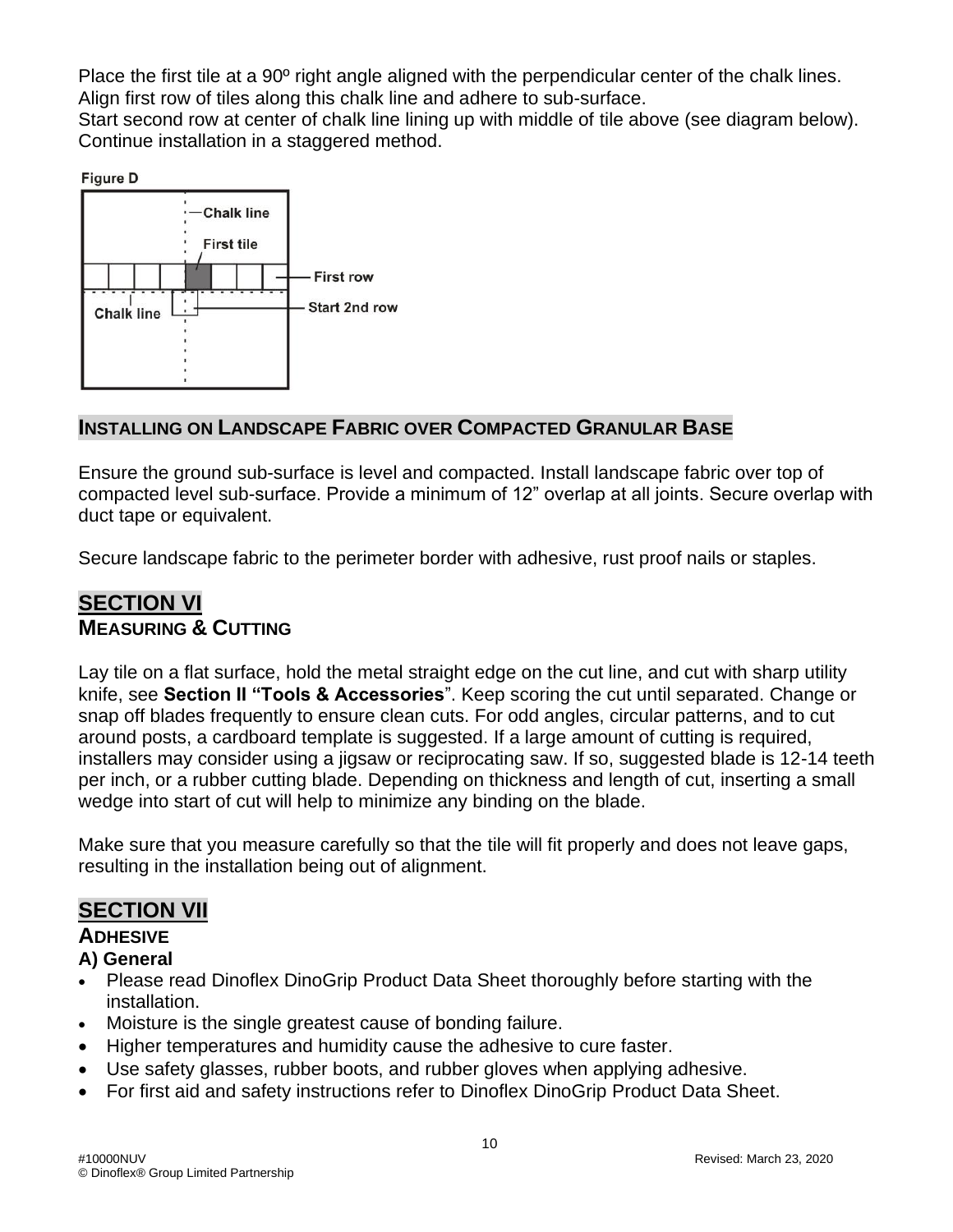#### **B) Applying Adhesive Wear gloves at all times when applying adhesive. Do not allow adhesive to cure on your hands**.

All substrates must be structurally sound, smooth, clean, dry, and free from dust, loose material, grease, oil, wax, sealers, curing agents, and other foreign materials. Apply adhesive with appropriate size trowel when spreading on sub-surface. Adhesive may also be applied directly to back of tile using a plastic spatula. (See **Section II – Tools and Accessories**) Be sure to apply to all points that will contact sub-surface.

When applying adhesive, glue must be spread evenly on sub-surface or on back of each tile to avoid differences in tile height. Allow 48 hours setting time. Avoid heavy traffic during curing time.

#### **DO NOT GET ADHESIVE ON THE SURFACE OF THE TILES AS IT IS VIRTUALLY IMPOSSIBLE TO REMOVE**.

Using mineral spirits or similar products to remove adhesive residue may alter the surface appearance of the tiles. If you choose to use this type of product to remove adhesive, test product for color fastness first using a small amount of mineral spirits applied with a clean, dry cloth. Do not scrub! Any damage to the tiles as a result of adhesive removal is solely the responsibility of the installer.

#### **C) Clean Up Adhesive**

Excess adhesive on sub surface or tools should be cleaned immediately as per adhesive manufacturer's instructions. Cured adhesive bonds tightly and is very difficult to remove. **Do not use solvents** on tile surface as they cause deterioration of the bonding compound between the rubber granules.

# **SECTION VIII**

# **FINISHING KITS – FILLING IN CUTS**

After all tiles are in place and secured, spaces around vents, post holes, or structure mounts can be filled. A black, single component, polyurethane caulking can be used for small repairs (e.g.  $\frac{1}{4}$ ") voids). For voids exceeding ¼" in diameter, the Dinoflex **Finishing Kit** should be used.

## **Contents of Finishing Kit:**

- 1 can (800g) polyurethane binder 107
- 1 bag (4kg) rubber granules (color to match tiles)
- 1 MSDS for polyurethane binder

#### **A) Mixing**

**Do not mix the ingredients until installation of tiles is completed. Read MSDS before starting.**

#### **If only part of the kit is needed, use this guide:**

5 parts by weight of granules to 1 part by weight of binder, e.g. 5 ounces granules to 1 ounce binder.

Take full amount of rubber granules and pour into clean plastic pail, gradually pour binder into mixture, stir while pouring.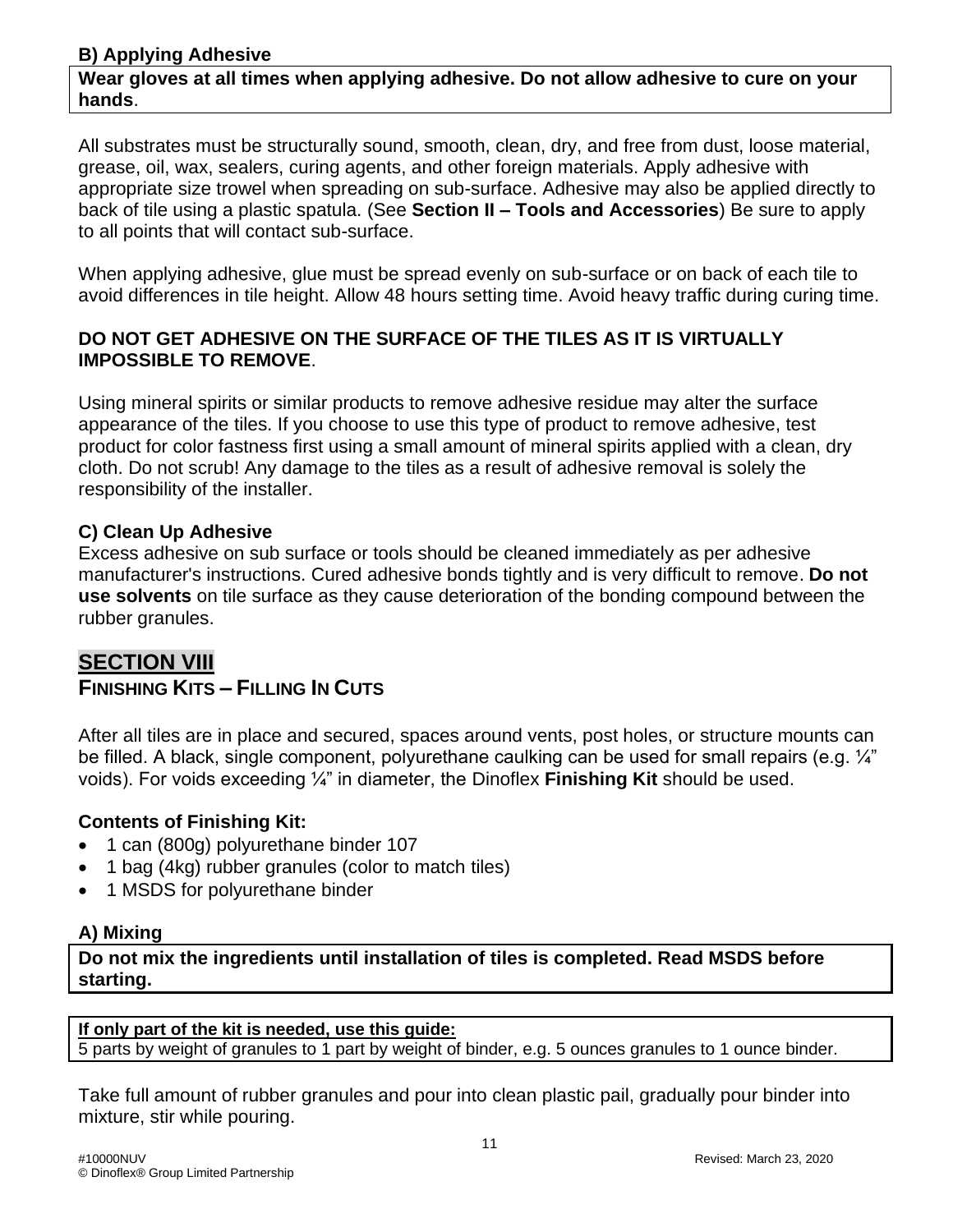The curing time for this product is approximately 20 to 40 minutes depending on ambient temperature and humidity. Mix only what will be used in this time frame. Higher ambient temperatures and humidity will result in a faster curing rate. Do not start installation if weather forecast calls for rain or temperatures below 60ºF (15ºC)

### **B) Clean up**

Use a solvent to clean tools. Clean up any polyurethane immediately using a clean, dry cloth, as it will leave visible traces on tile surface if allowed to cure. Do all mixing away from tile surface to protect tiles from damage.

# **SECTION IX GENERAL CLEANING & MAINTENANCE**

### **ROUTINE MAINTENANCE EXTENDS LIFE AND ENHANCES APPEARANCE.**

**A)** The tiles are coated with water-based mold release residue, a natural result of the manufacturing process. This will initially cause slight discoloration and slipperiness. For fast removal, apply a solution of neutral cleaner (e.g. DinoClean) and agitate with brush or mop, then rinse with water. Exposure to sun and rain will naturally remove this residue, but the process may take up to four weeks, depending on local weather conditions.

**B)** Sweeping and hosing off the surface are the most common methods of keeping the tiles clean. If surface is excessively dirty, apply a solution of neutral cleaner and water and agitate with a brush. Then rinse with garden hose. **Do not use a pressure washer to clean tiles. Do not use solvents of any kind.**

#### **C) Indoor Maintenance**

All food and drink should be restricted from indoor applications. Regular dry vacuuming is recommended with occasional damp mopping with very little water. In areas subject to food and drink spillage, the tiles should be cleaned as follows:

Use a wet-vac immediately to remove as much liquid as possible. Scrub the tiles with a soft brush and mild detergent, and then rinse with minimal water. Excess water should be drained into floor drains, or use the wet-vac to clean any liquids that have drained through the tiles. To prevent odor, bacteria growth, etc. all excess liquids must be removed. If necessary, tiles may be removed and cleaned thoroughly. Be sure that tiles are completely dry and free of foreign material before re-installing.

**Dinoflex does not assume any responsibility for damages caused by chemical additives.**